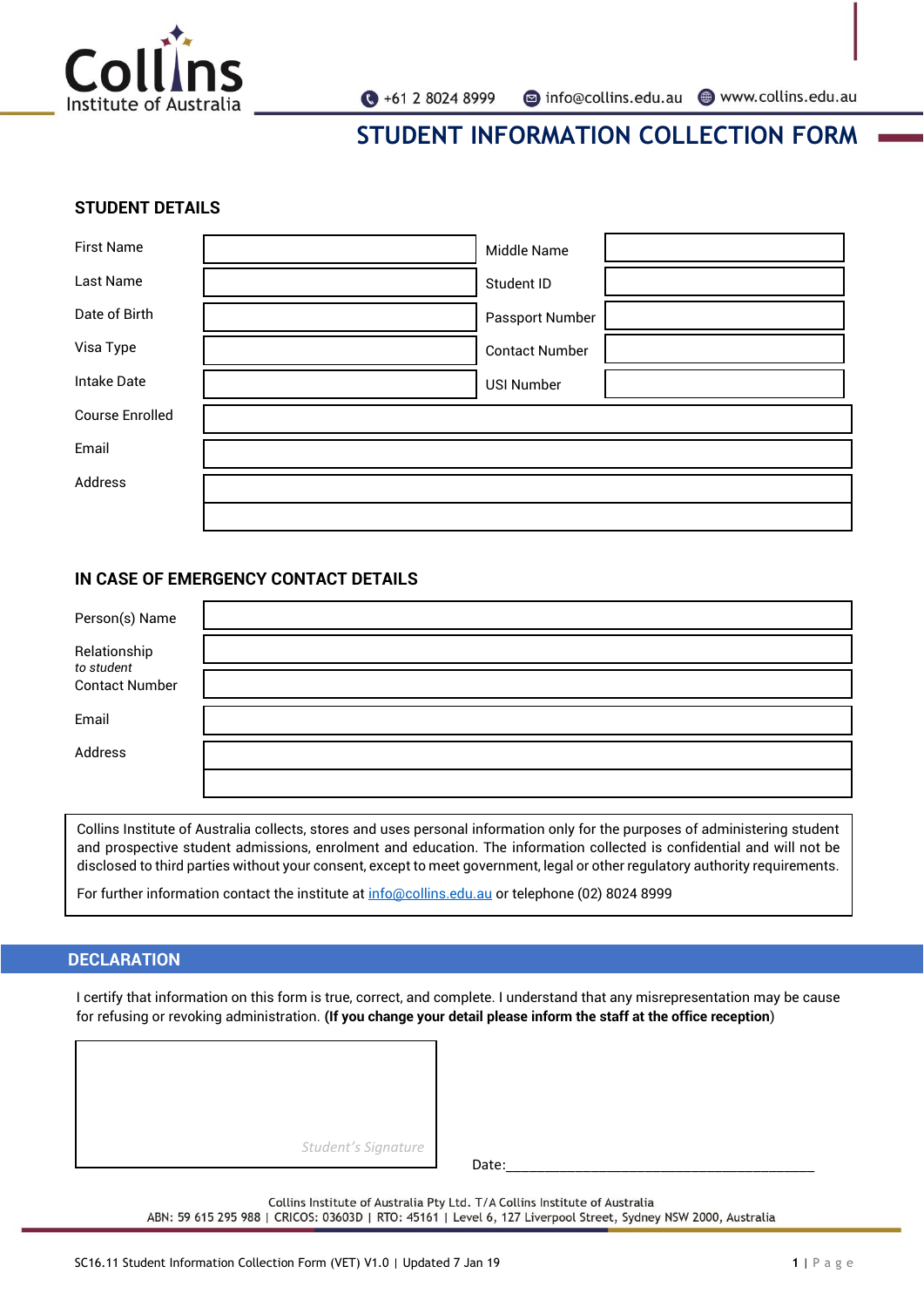

## **PRIVACY STATEMENT & STUDENT DECLARATION**

I declare that the information I have provided to the best of my knowledge is true and correct.

I understand that my RTO [insert RTO name] is required to submit data sourced from this enrolment form to the national VET administrative collection as a regulatory reporting requirement. The information contained on my enrolment form may be used by my RTO or the following third parties for administrative, regulatory and/or research purpose:

- School if I am a secondary student undertaking VET, including a school based apprenticeship or traineeship.
- Employer  $-$  if I am enrolled in training paid by my employer.
- Government departments and authorised agencies.
- Researchers.

I understand that I may receive a National Centre for Vocational Education Research (NCVER) student survey.

*Student's* Signature **Date:** 

### **Note: parental consent required if student is under the age of 18**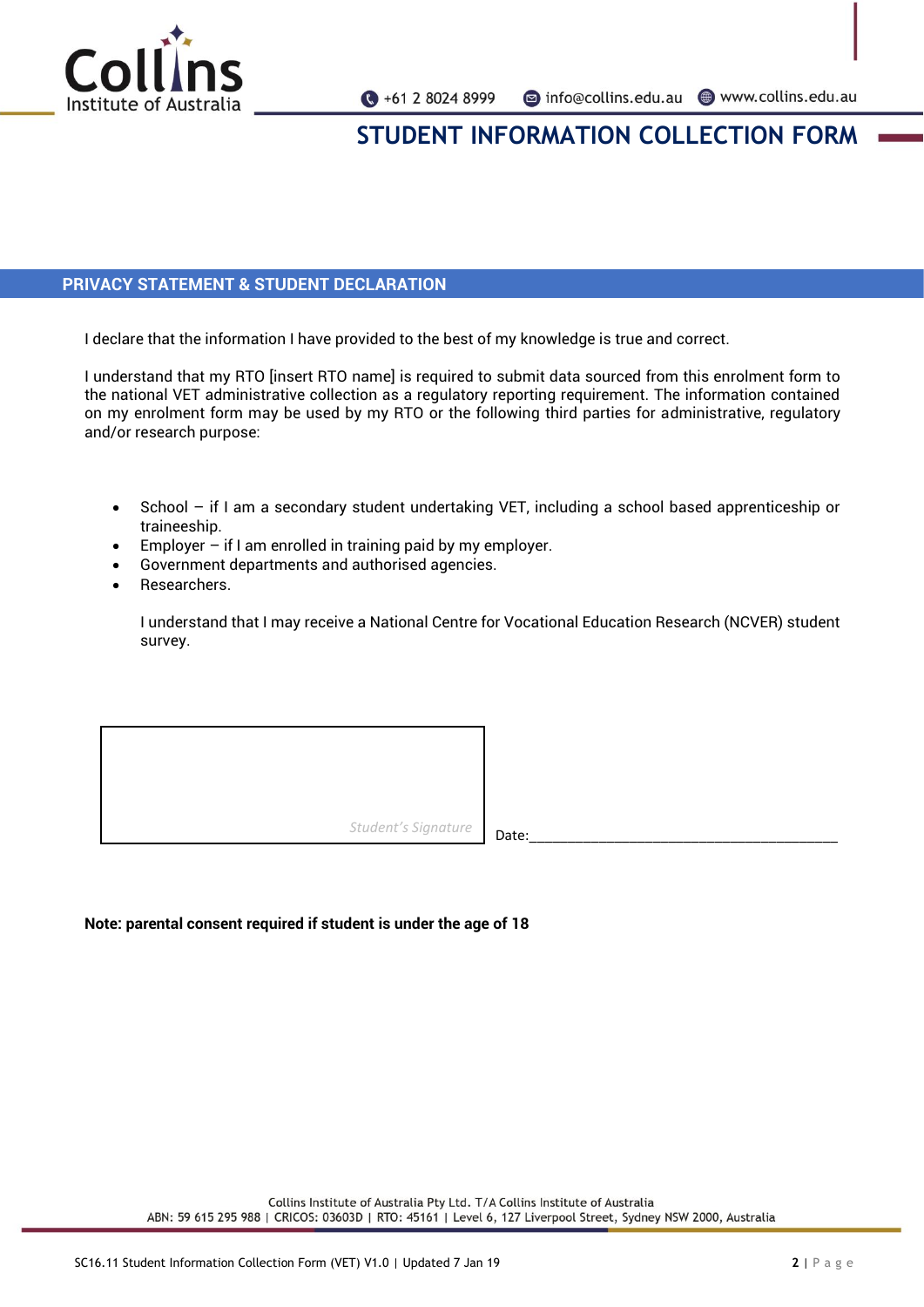

## **PERSONAL DETAILS**

| 1. | Enter your full name*                        |                                                                                                                               |
|----|----------------------------------------------|-------------------------------------------------------------------------------------------------------------------------------|
|    | Family name (surname)                        |                                                                                                                               |
|    | Given names                                  |                                                                                                                               |
|    |                                              | Name for encryption                                                                                                           |
|    |                                              | * Please write the name that your used when you applied for your Unique Student Identifier (USI), including any middle names. |
|    |                                              | If you do not yet have a USI and want [name of RTO] to apply a USI on your behalf, you must write your name, including any    |
|    |                                              | middle names, exactly as written in the identity document you choose to use for this purpose. See section on the USI at the   |
|    | end of this form for a detailed explanation. |                                                                                                                               |
|    |                                              |                                                                                                                               |
| 2. | Enter your birth date                        | Sex (Tick ONE box only)<br>3.                                                                                                 |
|    | Date/Month/Year                              | Male                                                                                                                          |
|    |                                              | Female<br>Date of birth                                                                                                       |
|    |                                              | Other<br>Sex                                                                                                                  |
| 4. | Enter your contact details                   |                                                                                                                               |
|    | Home phone                                   | Mobile                                                                                                                        |
|    | Work phone                                   | <b>Email Address</b>                                                                                                          |
|    |                                              | Telephone number - home<br>Telephone number - work<br>Telephone number - mobile<br>Email address                              |
| 5. | What is the address of your usual residence? |                                                                                                                               |

Please provide the physical address (street number and name not post office box) where you usually reside rather than any temporary address at which you reside for training, work or other purposes before returning to your home.

If you are from a rural area use the address from your state or territory's 'rural property addressing' or 'numbering' system as your residential street address.

| Building/property name                                                                                                                                                                      |                                                                                  |  |
|---------------------------------------------------------------------------------------------------------------------------------------------------------------------------------------------|----------------------------------------------------------------------------------|--|
| Flat/unit details                                                                                                                                                                           |                                                                                  |  |
| Street or lot number (e.g. 205 or Lot 118)                                                                                                                                                  |                                                                                  |  |
| Street name                                                                                                                                                                                 |                                                                                  |  |
| Suburb, locality or town                                                                                                                                                                    |                                                                                  |  |
| State/territory                                                                                                                                                                             | Postcode                                                                         |  |
| Address building/property name<br>Address street number<br>Address location $-$ suburb, locality or town                                                                                    | Address flat/unit details<br>Address street name<br>State identifier<br>Postcode |  |
| Collins Institute of Australia Pty Ltd. T/A Collins Institute of Australia<br>ABN: 59 615 295 988   CRICOS: 03603D   RTO: 45161   Level 6, 127 Liverpool Street, Sydney NSW 2000, Australia |                                                                                  |  |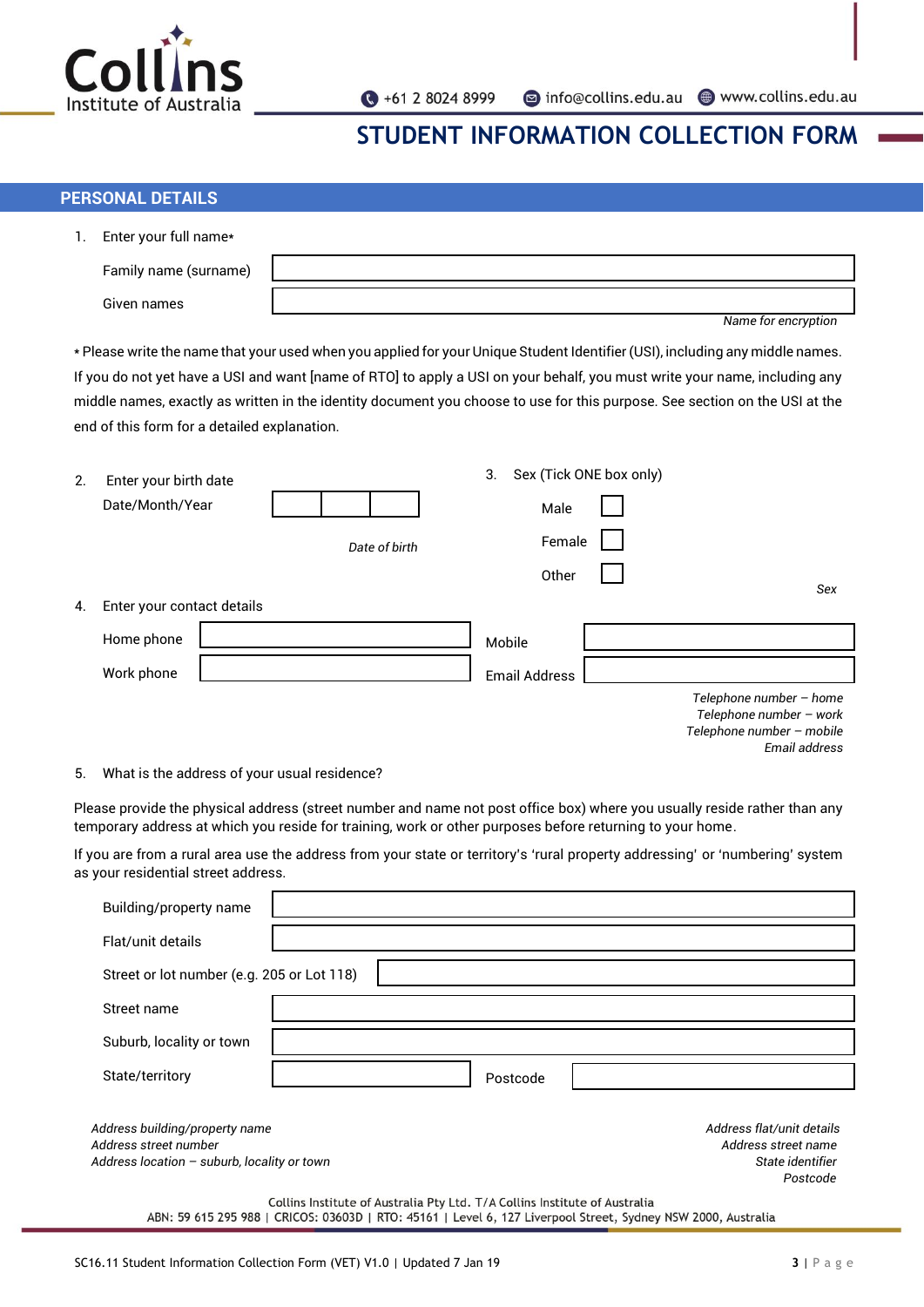

● +61 2 8024 8999

nfo@collins.edu.au @www.collins.edu.au

# **STUDENT INFORMATION COLLECTION FORM**

| 6. | What is your postal address (if different from above) |  |
|----|-------------------------------------------------------|--|
|----|-------------------------------------------------------|--|

| Building/property name                                                                                   |                                                                                  |  |
|----------------------------------------------------------------------------------------------------------|----------------------------------------------------------------------------------|--|
| Flat/unit details                                                                                        |                                                                                  |  |
| Street or lot number (e.g. 205 or Lot 118)                                                               |                                                                                  |  |
| Street name                                                                                              |                                                                                  |  |
| Suburb, locality or town                                                                                 |                                                                                  |  |
| State/territory                                                                                          | Postcode                                                                         |  |
| Address building/property name<br>Address street number<br>Address location $-$ suburb, locality or town | Address flat/unit details<br>Address street name<br>State identifier<br>Postcode |  |
| <b>LANGUAGE AND CULTURAL DIVERSITY</b>                                                                   |                                                                                  |  |
| In which country were you born?<br>7.                                                                    | How well do you speak English?<br>9.                                             |  |

| Australia                |                    |
|--------------------------|--------------------|
| Other $-$ please specify |                    |
|                          | Country identifier |

8. Do you speak a language other than English at home

(If more than one language, indicate the one that is spoken most often)

| No, English only                   |  |
|------------------------------------|--|
| English only $-$ Go to question 10 |  |

Yes, other – please specify

*Language identifier*

Very well

| Well       |  |
|------------|--|
| Not well   |  |
| Not at all |  |

*Proficiency in spoken English identifier*

10. Are you of Aboriginal or Torres Strait Islander origin?

(For persons of both Aboriginal and Torres Strait Islander origin, market both 'Yes' boxes)

| N٥                          |                              |
|-----------------------------|------------------------------|
| Yes, Aboriginal             |                              |
| Yes, Torres Strait Islander |                              |
|                             | Indigenous status identifier |

## **DISABILITY**

11. Do you consider yourself to have a disability, impairment or long-term condition?

| Yes                                                                                                                                                                                         |  |                      |                       |  |  |
|---------------------------------------------------------------------------------------------------------------------------------------------------------------------------------------------|--|----------------------|-----------------------|--|--|
| No                                                                                                                                                                                          |  | No-Go to question 13 |                       |  |  |
|                                                                                                                                                                                             |  |                      | Disability identifier |  |  |
|                                                                                                                                                                                             |  |                      |                       |  |  |
| Collins Institute of Australia Pty Ltd. T/A Collins Institute of Australia<br>ABN: 59 615 295 988   CRICOS: 03603D   RTO: 45161   Level 6, 127 Liverpool Street, Sydney NSW 2000, Australia |  |                      |                       |  |  |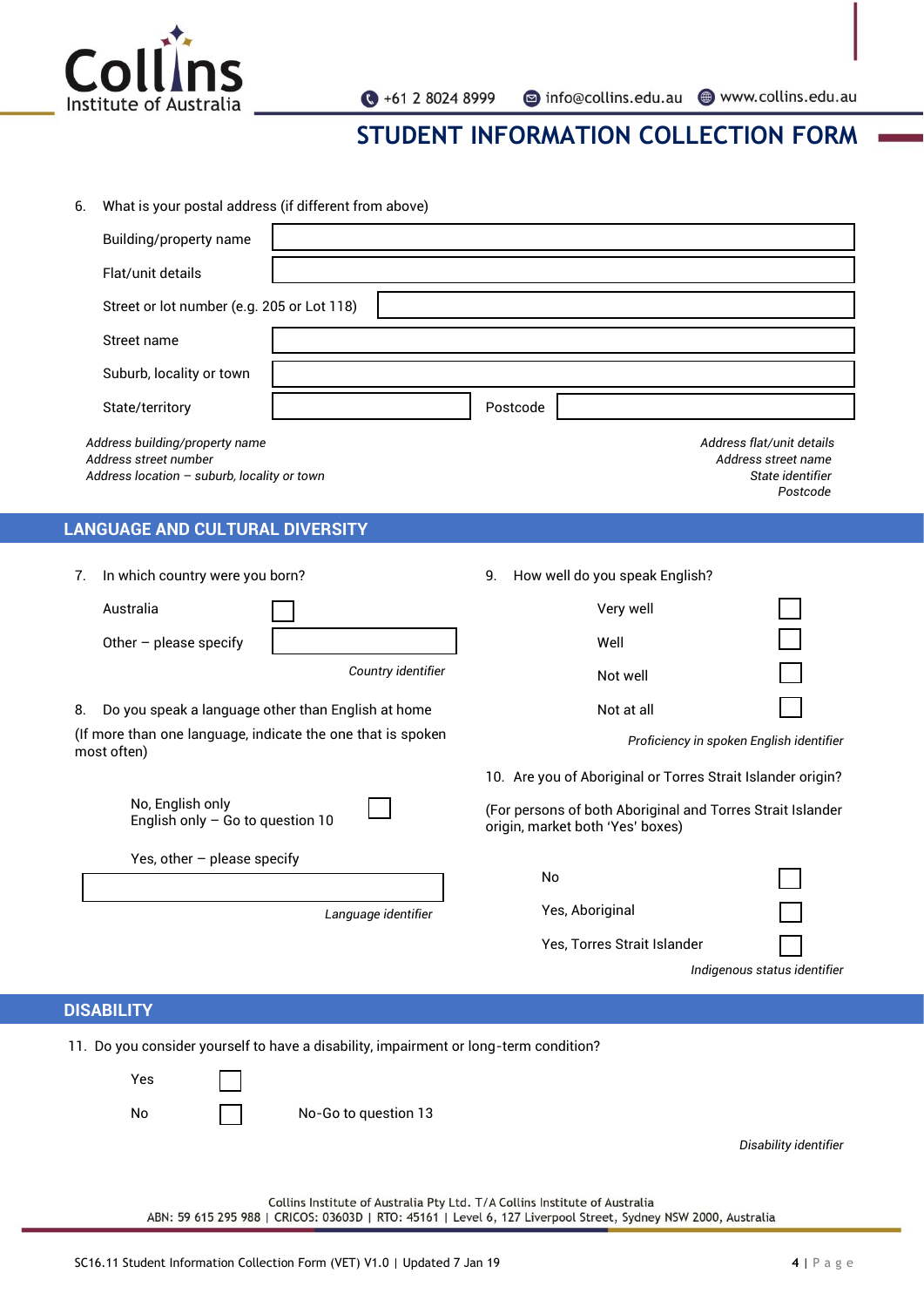

 $\bigodot$  +61 2 8024 8999

nfo@collins.edu.au www.collins.edu.au

# **STUDENT INFORMATION COLLECTION FORM**

12. If you indicated the presence of a disability, impairment or long-term condition, please select the area(s) in the following list:

(You may indicate more than one area)

| 11 |
|----|
| 12 |
| 13 |
| 14 |
| 15 |
| 16 |
| 17 |
| 18 |
| 19 |
|    |

*Disability type identifier*

### **SCHOOLING**

- 13. What is your highest COMPLETED school level? (Tick ONE box only)
	- Year 12 or equivalent Year 11 or equivalent Year 10 or equivalent Year 9 or equivalent Year 8 or below Never attended school

#### **Never attended school – go to question 16**

*Highest school level completed identifier*

14. In which YEAR did you complete that school level?

*Year highest school level completed*

#### 15. Are you still attending secondary school?

| Yes |  |
|-----|--|
| . . |  |

No

*At school flag*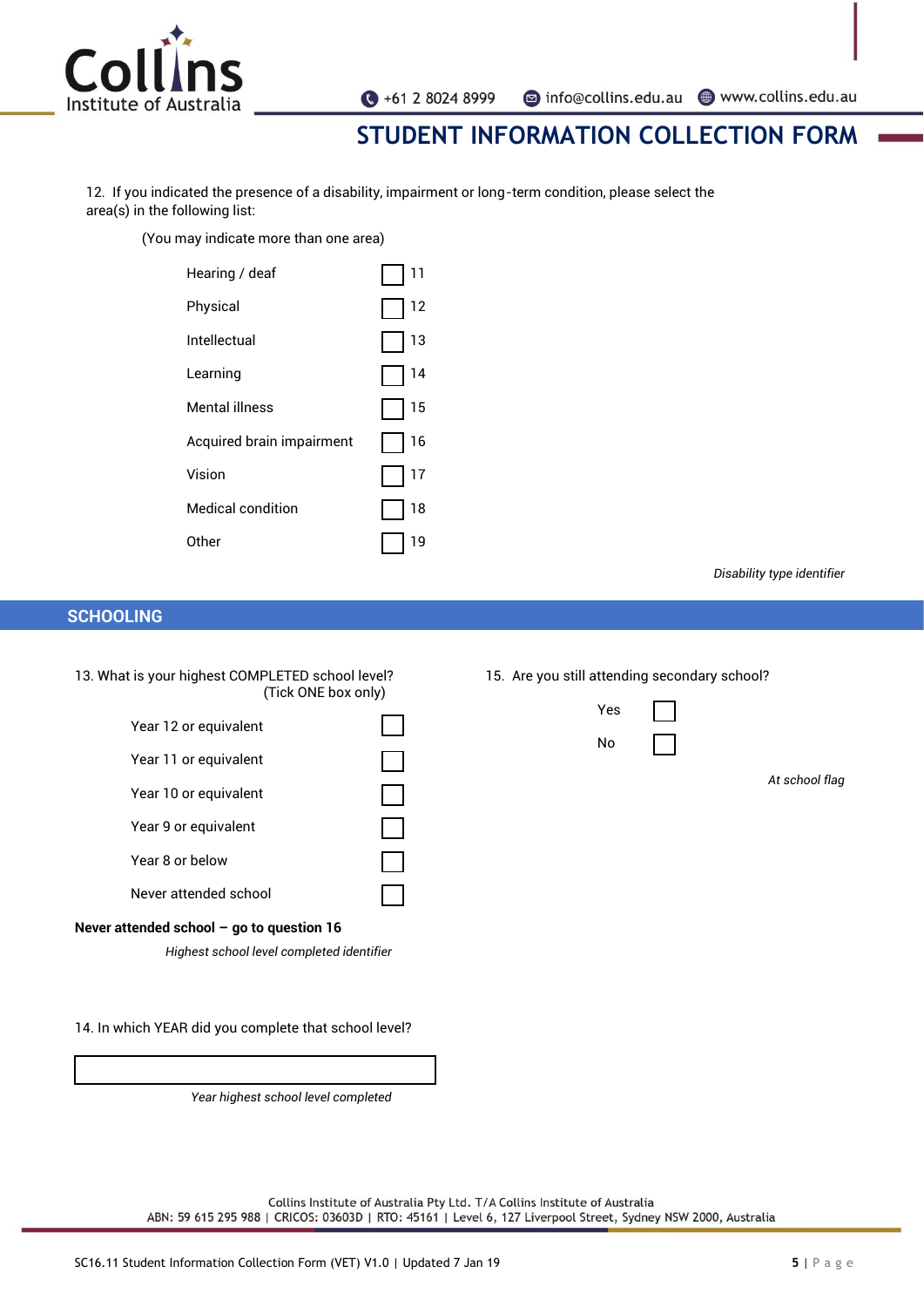

### **PREVIOUS QUALIFICATIONS ACHIEVED**

16. Have you SUCCESSFULLY completed any of the following qualifications?

Yes

No  $\Box$  No – go to question 18

*Prior educational achievement flag*

| 17. If YES, then tick ANY applicable boxes.         |     |
|-----------------------------------------------------|-----|
| Bachelor degree or higher degree                    | 008 |
| Advanced diploma or associate degree                | 410 |
| Diploma (or associate diploma)                      | 420 |
| Certificate IV (or advanced certificate/technician) | 511 |
| Certificate III (or trade certificate)              | 514 |
| Certificate II                                      | 521 |
| Certificate I                                       | 524 |
| Certificates other than the above                   | 990 |

*Prior educational achievement identifier*

### **EMPLOYMENT**

18. Of the following categories, which BEST describes your current employment status? (Tick ONE box only)

| Full-time employee                            | 01 |
|-----------------------------------------------|----|
| Part-time employee                            | 02 |
| Self employed $-$ not employing others        | 03 |
| Employer                                      | 04 |
| Employed - unpaid worker in a family business | 05 |
| Unemployed $-$ seeking full-time work         | 06 |
| Unemployed $-$ seeking part-time work         | 07 |
| Not employed - not seeking employment         | 08 |

*Labour force status identifier*